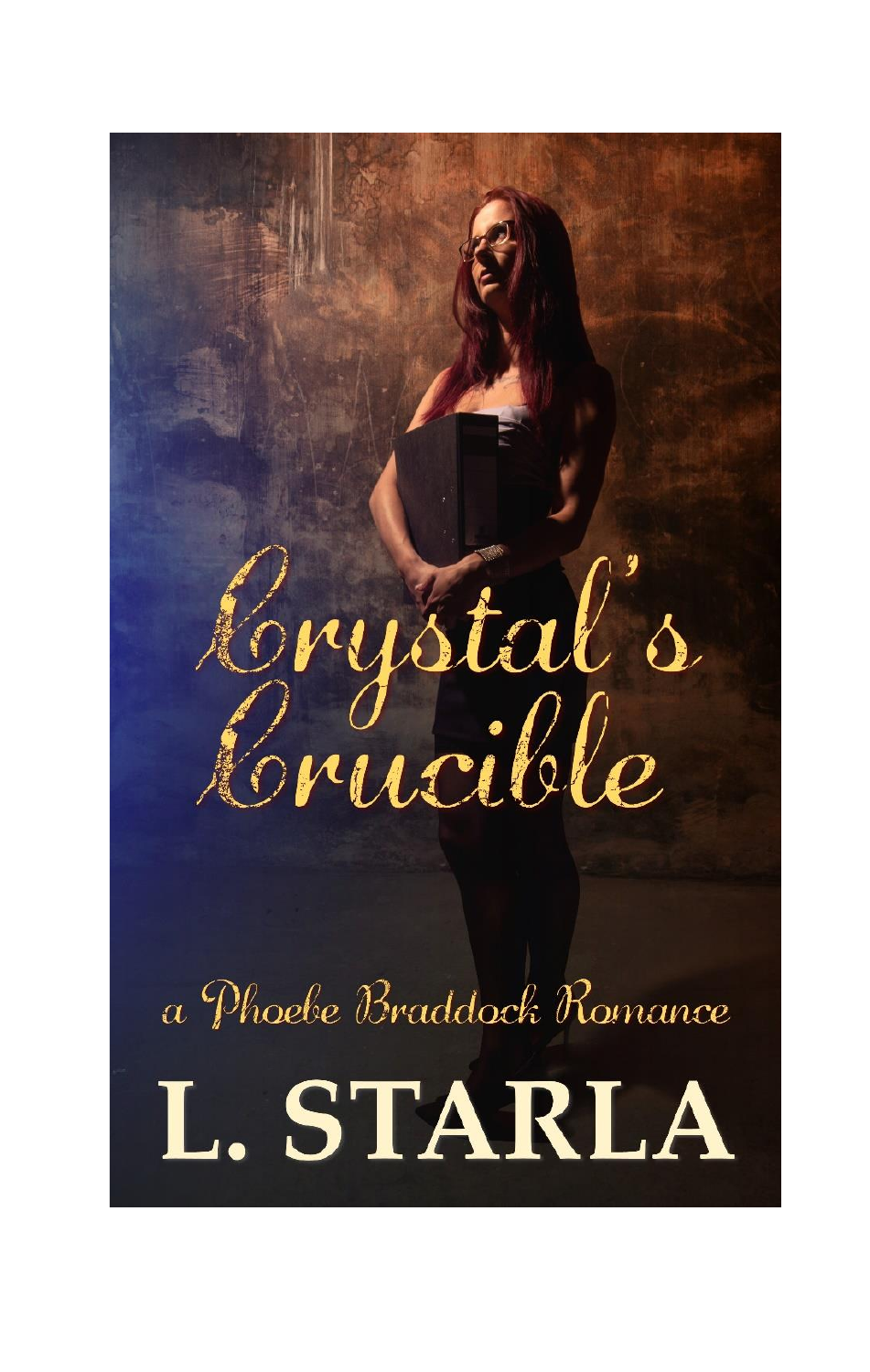Corystal's Corncible

*A Phoebe Braddock Romance*

# **L. STARLA**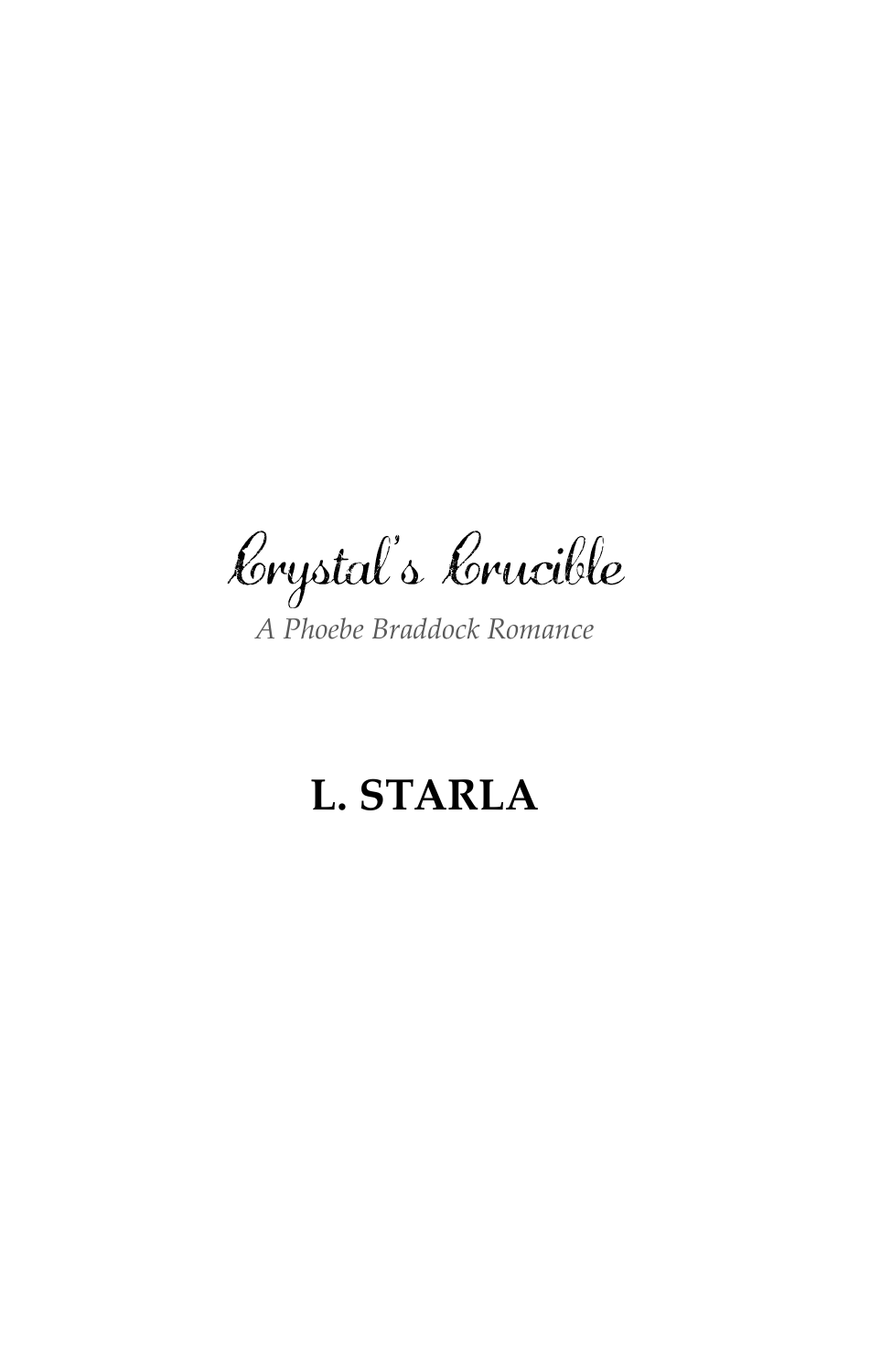Disclaimer: This is a work of fiction. Names, characters, businesses, places, events, locales, and incidents are either the products of the author's imagination or used in a fictitious manner. Any resemblance to actual persons, living or dead, or actual events is purely coincidental.

#### CRYSTAL'S CRUCIBLE

Copyright © 2021 Laelia Starla.

All rights reserved. No part of this publication may be reproduced, distributed, or transmitted in any form or by any means, including photocopying, recording, or other electronic or mechanical methods, without the prior written permission of the publisher, except in the case of brief quotations embodied in critical reviews and certain other non-commercial uses permitted by copyright law.

> To request permission, contact the author: laelia@starlaarts.com

Graphics & book design by L. Starla Editing by J. Wake

First edition 2021.

ISBN-13: (paperback) 978-0-6488424-9-1

Self-published.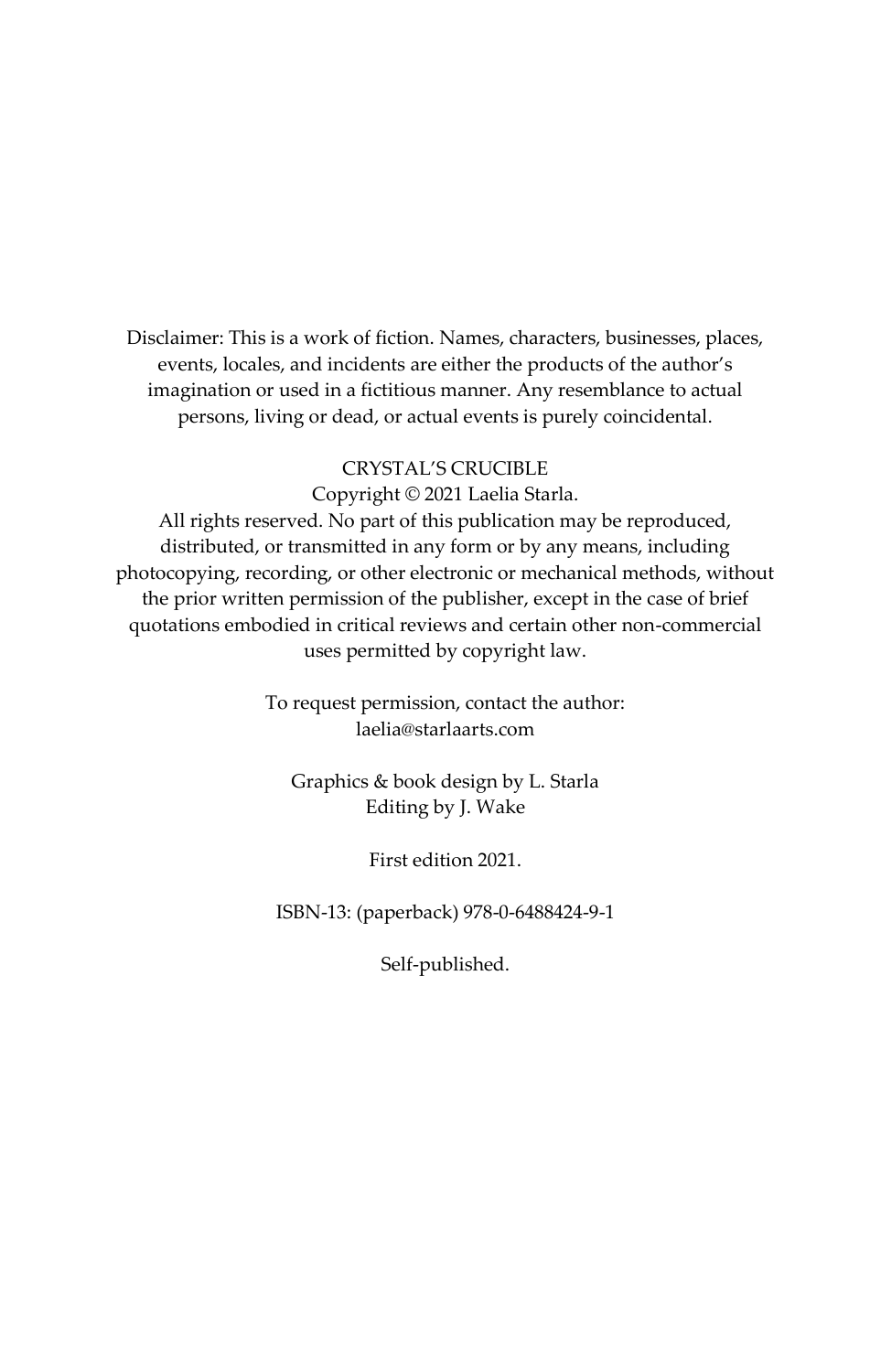# Note from the Author

**Trigger Warning:** This book contains situations where consent is dubious, along with graphic depictions of violence, sexual assault, and drug use.

While this book contains scenes with dubious consent and depictions of sexual violence, I do not condone such behaviour. If you are a victim of sexual assault, please consider reporting the crime immediately by ringing emergency services.

For post assault support, I recommend reaching out to a professional, confidential counselling service such as:

1800RESPECT in Australia (Ph 1800 737 732)

RAINN in the United States (Ph 800 656 4673)

SUPPORTLINE in the United Kingdom (Ph 01708 765 200)

And, if you or someone you care about is struggling with substance abuse, please consider reaching out to your local Alcoholics Anonymous or Narcotics Anonymous support group.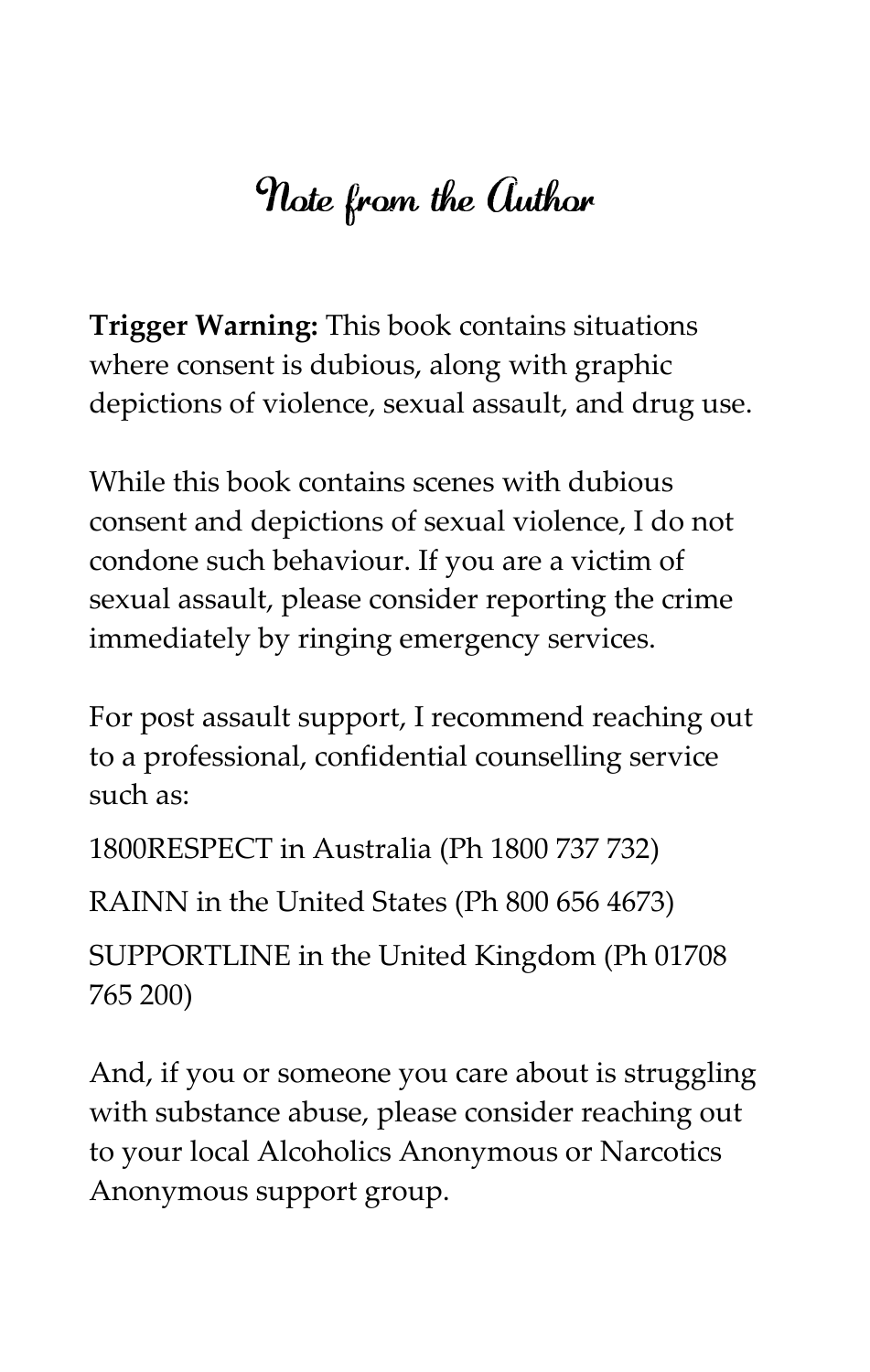### Chapter One

#### *Crystal*

**Tystal grabbed the employment section and** paused when a headline caught her attention: 'Gang Violence on the Rise in Tystal grabbed the employment section an<br>paused when a headline caught her<br>attention: 'Gang Violence on the Rise in<br>Melbourne's Nightclub District.' With a sigh, she wondered if she should warn Jade. Imparting words of wisdom to her older sister had always been a futile endeavour, so she dismissed the idea and returned to the sanctity of her home office. It was nearly time for the moment of truth.

She ran the comb through her red locks one last time and brushed away the dandruff from her favourite rose-gold blouse. Using a tissue, she dabbed at the perspiration forming on her brow. Summer was just around the corner and, if the last few November days were anything to go by, they were in for a hot one. After smoothing down the creases in her black skirt, she clicked CONNECT on the video conference and forced a smile out of her tense jaw. 'Hello, I'm Crystal Buchanan. Thank you so much for meeting with me online.'

Three pristine businessmen gave her haughty grins. The man on the left—who was wearing a navy suit— shifted forward in his seat. 'It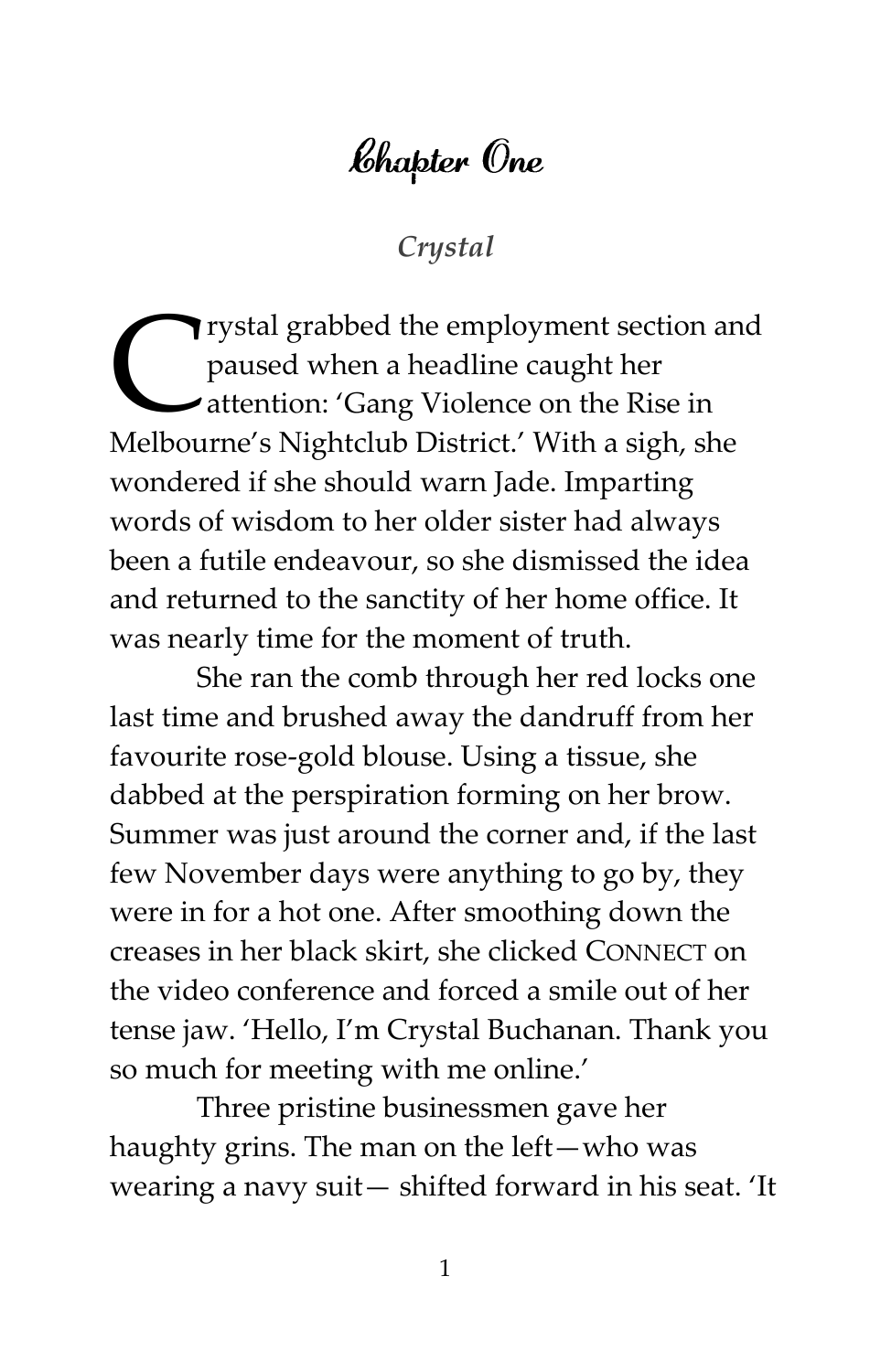### CRYSTAL'S CRUCIBLE

is no problem at all Crystal; we get lots of interstate applicants. I am Nigel Weatherby, the laboratory manager. With me, I have Peter Salisbury, our division manager, and Ethan Van de Brock from HR.' He pointed to the men next to him sequentially. 'Why don't we start with your reasons for wanting this position?'

'Of course.' Crystal caught herself twirling a strand of hair between her fingers. Releasing it, she took a deep breath. 'I have recently graduated from Melbourne University with a PhD in organic chemistry, a field of science I am passionate about, and I believe my expertise would be of value to your research program.'

'What was your thesis focussed on?' Nigel asked.

'Stereoisomer separation techniques.'

'That's great,' remarked Peter. 'Here, at Highgate Industries, you will be expected to work as part of a large team. Can you give us an example of how you have worked well with other group members?'

Crystal's mother, Judy, chose that moment to burst through the door, hiccupping. 'Crissy, darlll, I need a (hiccup) lift to the shop*.*' She swayed in the doorway and staggered across the room.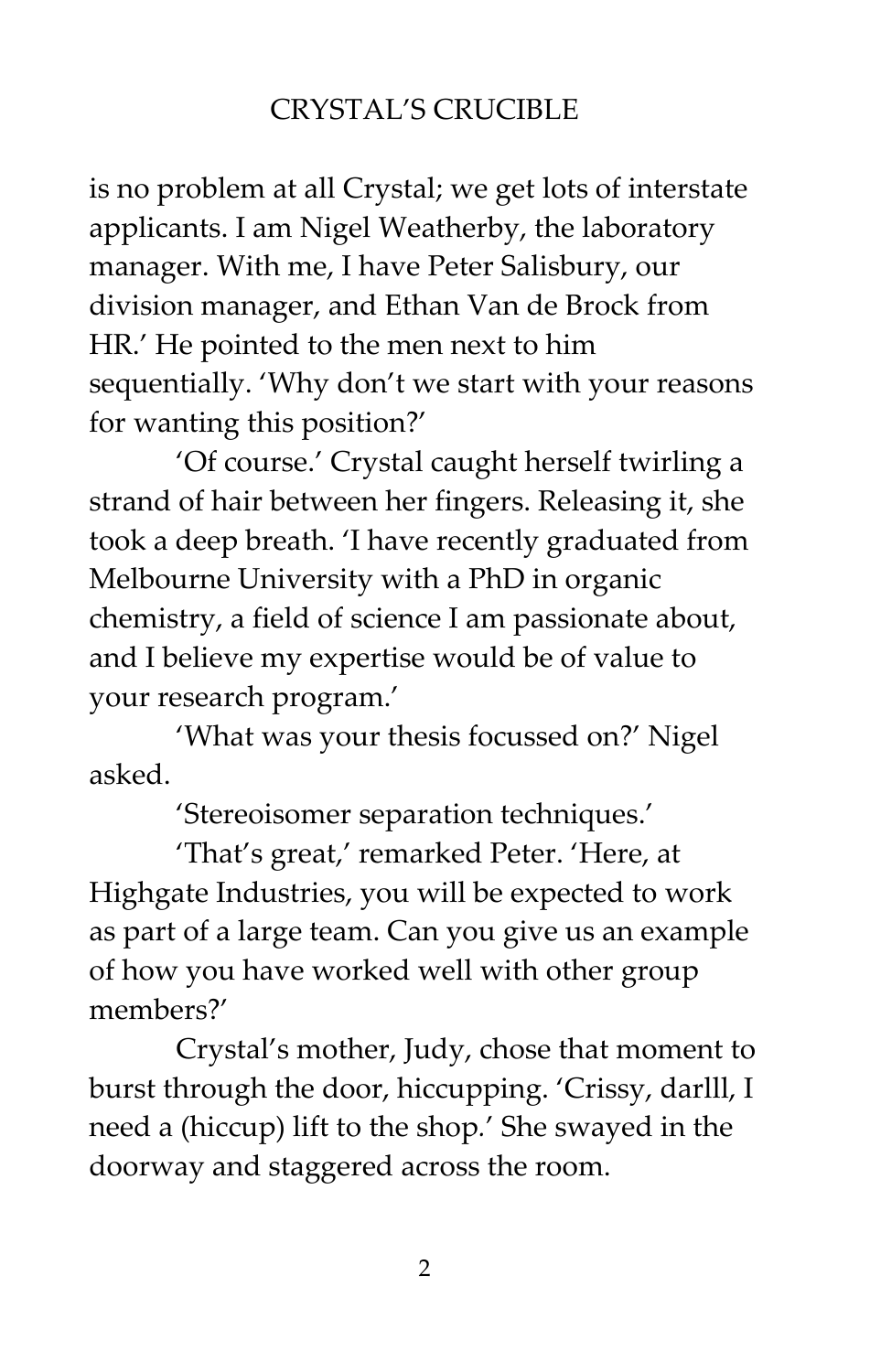### CRYSTAL'S CRUCIBLE

'No!' Crystal snapped as she looked up from her computer. 'I told you I'm busy right now.'

Reeking of brandy and stale cigarette smoke, Judy collapsed into Crystal's lap, providing a closeup view of her wrinkled skin and drooping jowls. No one would have guessed the woman was only fifty-two. 'Please, pretty please? I need more ciggies and you never buy 'em for me!' The sound of a throat clearing drew her attention to Crystal's laptop. 'Ooh, aren't you a bunch of handsome fellas? Is my gorgeous girl doin' a strip show for ya?' Giggles erupted from her crude gob.

'Mum!' Every muscle in Crystal's body stiffened as she suppressed her rage. *Great, now I've lost control of the situation.*

Ignoring her, Judy leaned forward, tugging her singlet down to offer the men a view of her bare breasts. 'I'll give ya a two-for-one. My tits are bigger anyway.'

Two large, saggy sacks of crinkled flesh jiggled in front of Crystal, obscuring her view of the interviewers' faces. But she could hear their gasps, picturing the abject horror on their faces as bile ascended her oesophagus. Ducking her head around Judy's side, she glimpsed the screen as the

3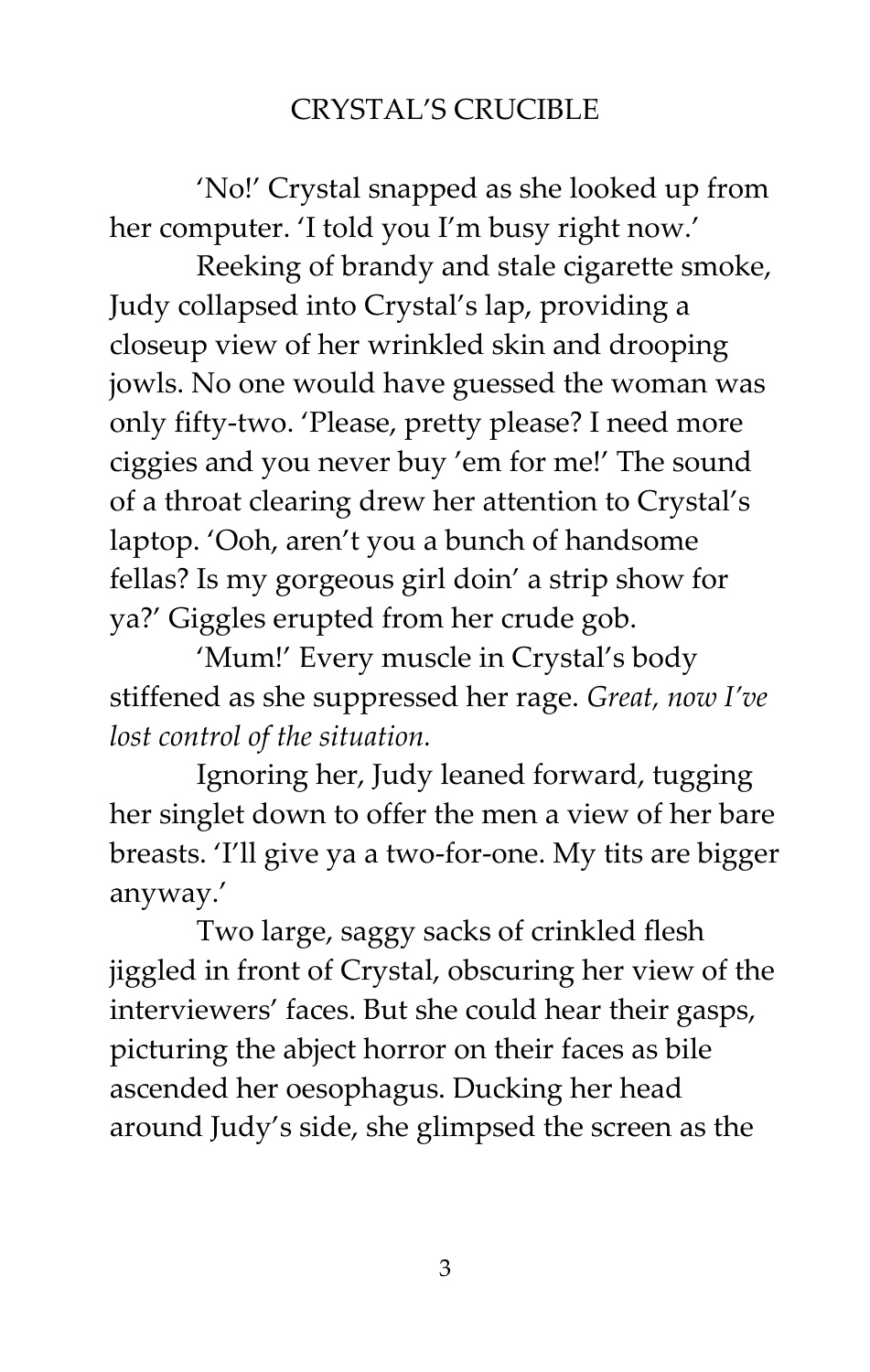Highgate men disconnected. Her blood reached boiling point.

'Hey, where did they go?' Judy started punching the keyboard and yelling, 'Come back, sexy strangers! We haven't gotten—'

'*Stop it!*' Crystal screeched as she pulled Judy back from the computer and shoved her onto the floor. Wide eyes stared back at Crystal, who jumped to her feet. '*What the hell is wrong with you?* That was my only job interview in four months! You ruined my best chance at decent employment.' Her throat constricted as she fought back the tears swelling in her eyes.

Rolling onto her side, Judy groaned. 'I thought you were fooling 'round on some dating site or something. You should've said you had an interview!'

'I did! Several times in fact. Don't you recall me telling you this morning?'

'Yeah, but I thought you was goin' out to it like a proper interview. What sort of place does 'em on the inta*-*net?'

'The sort of place that is interstate and would have paid me loads of money,' Crystal snapped.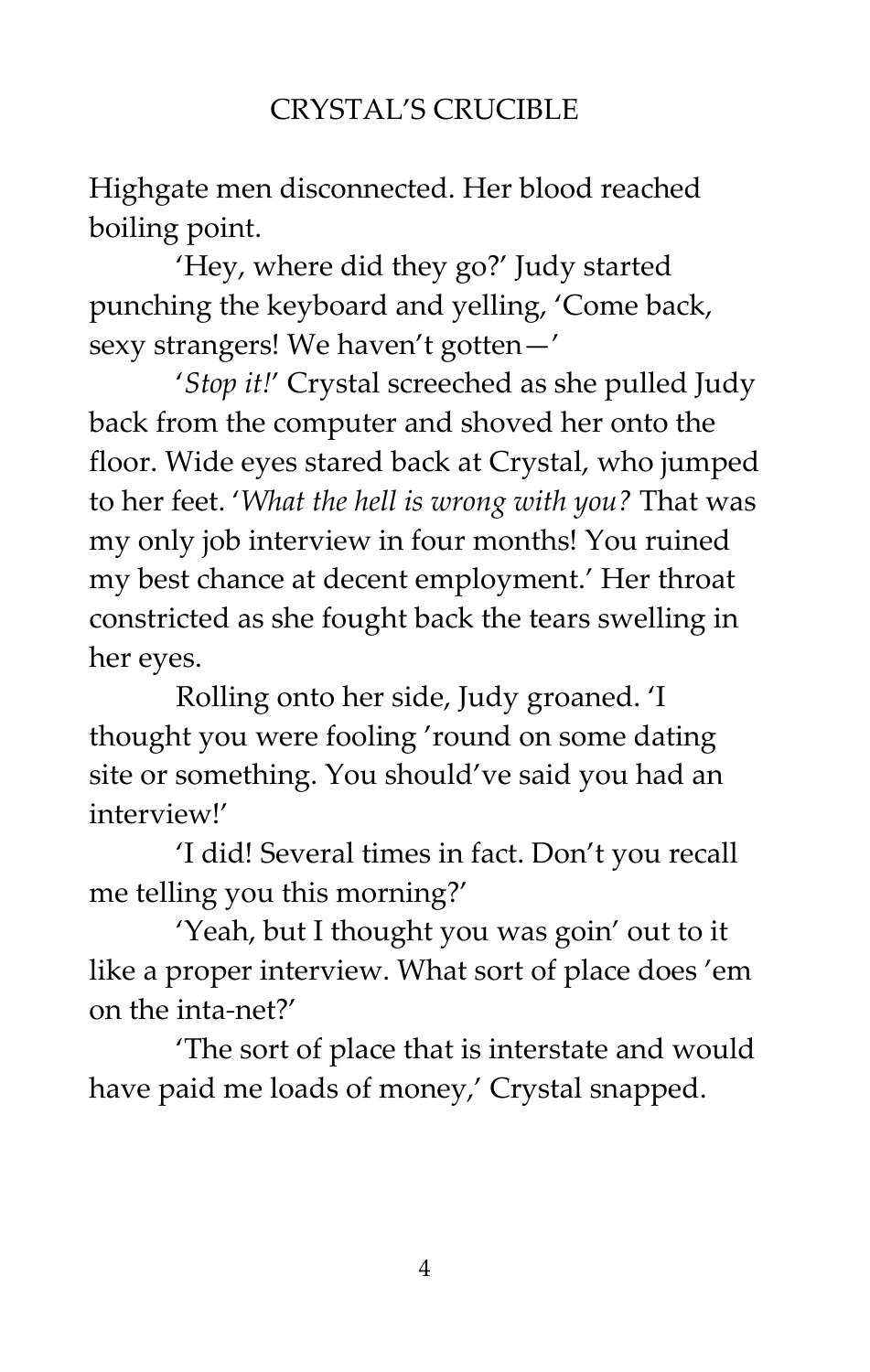Judy wheezed. '*You were planning to leave me all alone?* First your dad abandons us, then your sister. You're all I have left!'

'It's not like dad planned on dropping dead.' Crystal let out a sigh of exasperation. 'You need to stop blaming him for everything. If I had been successful in getting that job, I would have paid for someone to look after you.'

Sitting up, Judy crossed her legs and grunted. 'What's Jade's excuse, huh?'

'She grew up, Mum. It's *normal* for children to leave home when they reach adulthood.' Sarcasm dripped from her voice like acid from a pipette.

'I know that!' Her mother glared at her. 'I'm not an imbecile! Would be nice if your sister dropped in to see *me* sometimes.'

'She *does* visit,' Crystal said in Jade's defence.

'Bah!' Judy waved her hand dismissively. 'She only comes for you.'

Crystal shrugged. 'I'm going to run a bath for you, Mum. You need to wash before going out in public.'

Judy's eyes lit up like the neighbour's house at Christmas. 'You'll take me to the store?'

'I may as well. Besides, the fridge could use a restock. But no more booze! I want you to try going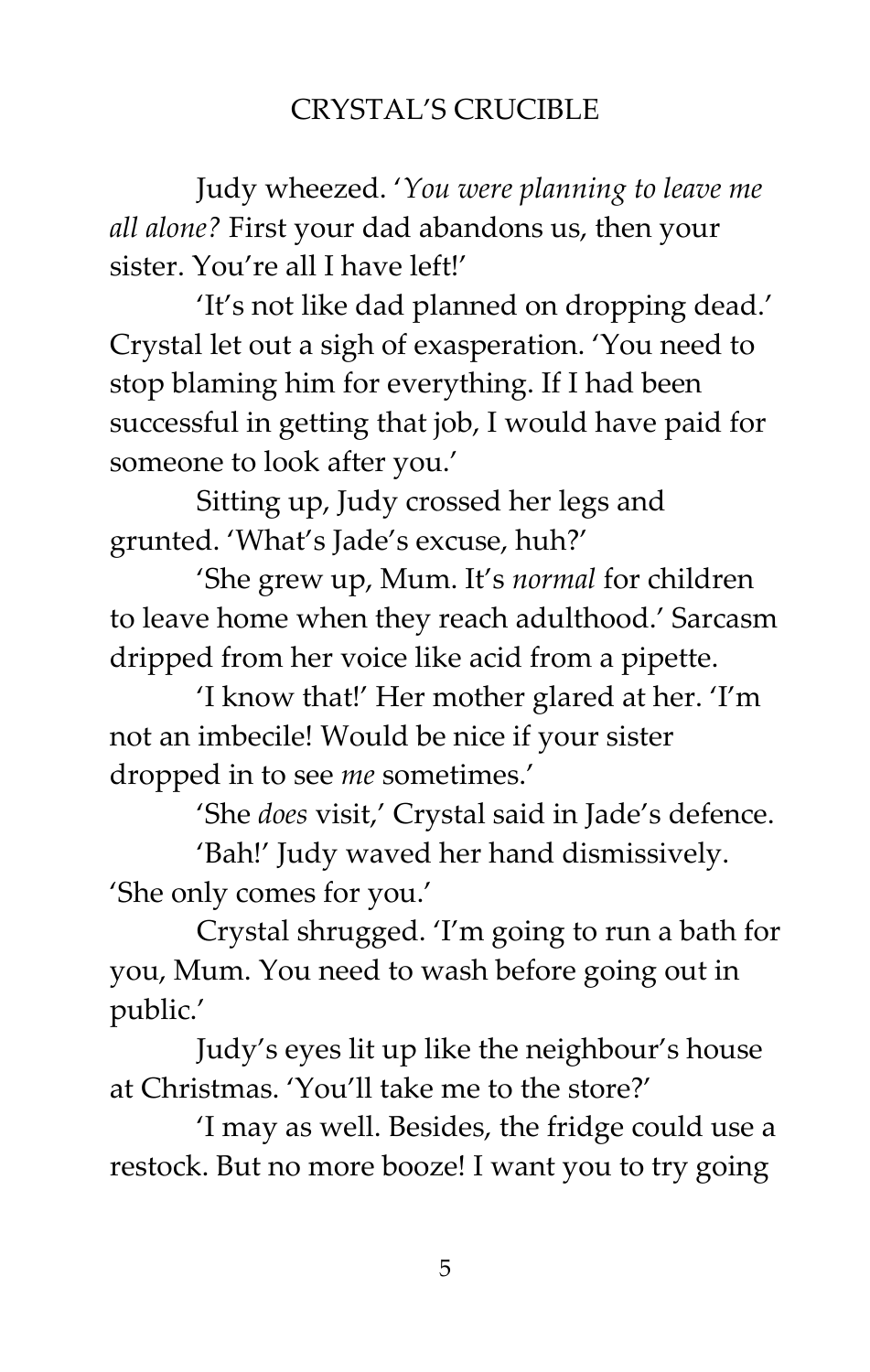sober for a night. And when we get back, I need to focus on job searching.'

Pouting, wisps of ginger hair fell around Judy's face as she rose. 'You're no fun! Why don't we go to the pub for dinner? It's Friday after all, and you could use a night off from your dull life. Maybe even hook up for once.'

Striding out of the office with a huff, Crystal reached the bathroom, turned on the taps, and waited for her mother to catch up. 'My personal life is none of your business, Mum. I'm quite content with my book boyfriends, *thank you very much*.' She spat the response in a defensive tone.

Judy sat on the closed toilet seat and snorted. 'Yeah, right! There's no way that vibrator fulfills all your needs.'

Crystal's cheeks flushed as her mouth gaped open. 'H-how do you know about *that*?'

'I wasn't born in the last shower, darl. I know what it means when a buzzing noise comes from your room at night.'

'Well, it's a lot safer than the multitude of men you bring home. No chance of heartbreak or an S.T.I. Now get in the bath.' Pressing her back to the wall, Crystal crossed her arms and closed her eyes. Water splashed all over the room a few minutes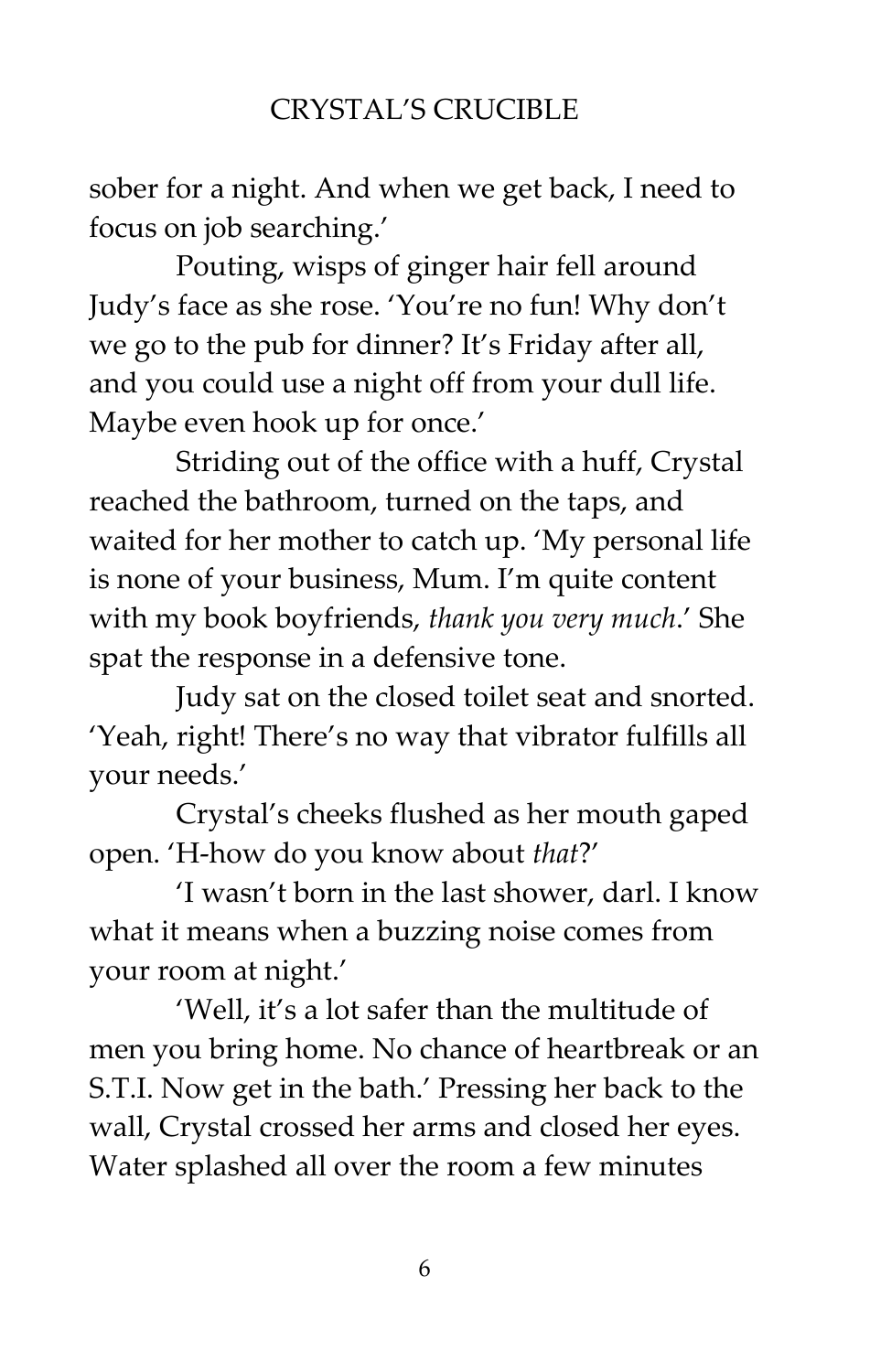### CRYSTAL'S CRUCIBLE

later, spraying her and flooding the floor. 'Are you okay, Mum?' She pried her right eye open a crack to check her mother was still conscious.

'Yeah, I'm all good.'

Reassured by visual and verbal confirmation, Crystal took the seat Judy had vacated, despairing over the rut she had fallen into. *Will I ever escape this hell?*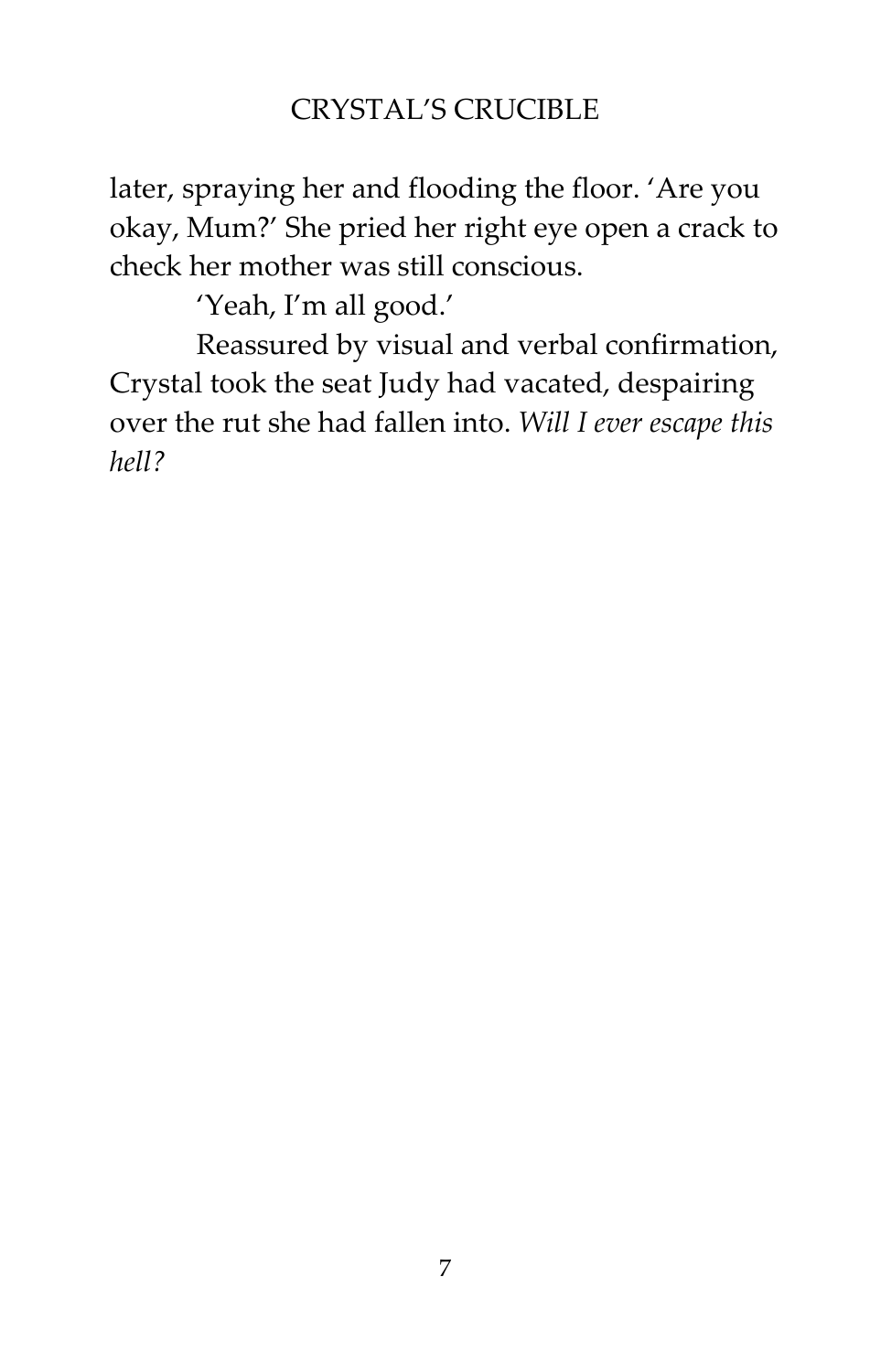## Also by L. Starla

### **The Phoebe Braddock Books**

*(Taboo Romance & Forbidden Love)*

[I Heart Mr. Collins](https://books2read.com/u/mdnBVZ) [From Prying Eyes](https://books2read.com/u/47l9e7) [Crystal's Crucible \(August 2021\)](https://books2read.com/u/bPXPkJ) [Undeniably Wrong \(August 2022\)](https://www.goodreads.com/book/show/57483348-undeniably-wrong)

#### **Winter's Magic Series**

*(Magical Realism / Paranormal Romance)*

[Winter's Maiden 1](https://books2read.com/u/3LY7k0) [Winter's Maiden 2](https://books2read.com/u/m2Mw0r) [Winter's Thrall \(May 2022\)](https://www.goodreads.com/book/show/55473708-winter-s-thrall) [Winter's Mother 1 \(November 2022\)](https://www.goodreads.com/book/show/55658025-winter-s-mother-1) [Winter's Mother 2 \(May 2023\)](https://www.goodreads.com/book/show/55809439-winter-s-mother-2) [Winter's Bride \(November 2023\)](https://www.goodreads.com/book/show/55817503-winter-s-bride) [Winter's Crone 1 \(May 2024\)](https://www.goodreads.com/book/show/55817639-winter-s-crone-1) Wi[nter's Crone 2 \(November 2024\)](https://www.goodreads.com/book/show/55817641-winter-s-crone-2)